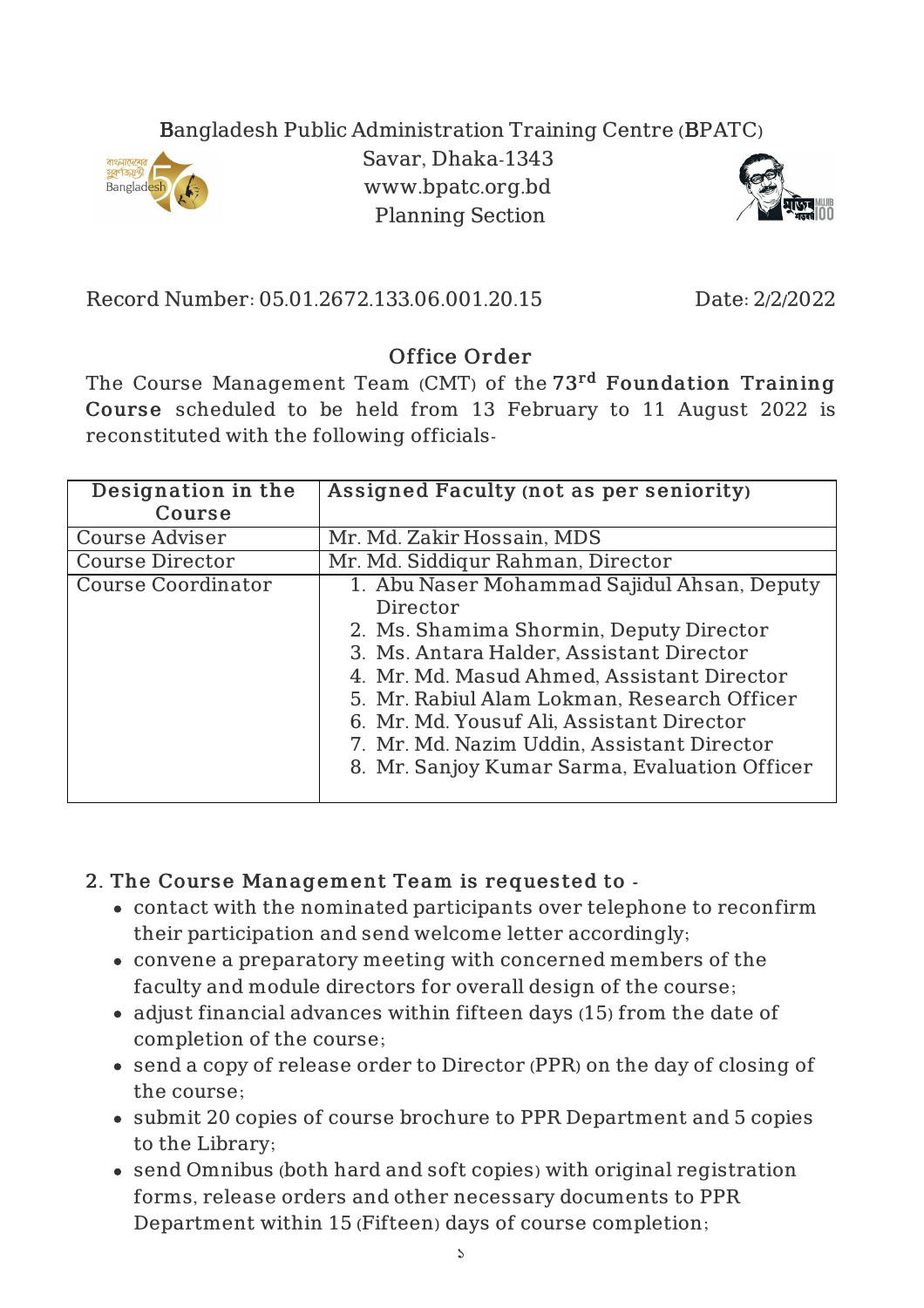- prepare two volumes of Omnibus. Two sets of each volume should be prepared; one set is to be sent to the PPR Department and the other to Library for preservation. Omnibus (three volumes) will consist of all handouts, be arranged module-wise, must bear page number and there will be an index in it. Course name, duration and course management team are to be mentioned in a separate top-page. Moreover, a profile of guest speakers is to be added in a separate page;
- send pen picture of the participants of the course to the Evaluation Department within 7 (Seven) working days after completion of the course;
- send soft copy of relevant papers to the programmer and MIS department to publish on the BPATC's website, and archive to the erepository (wherever required).
- send a list of the participants to the Ministry of Public Administration (MOPA) and PPR Department of BPATC as the first day of the course; and
- send a copy of the release order to the Ministry of Public Administration (MOPA) and PPR Department of BPATC as the closing day of the course.
- 3. The course should run as per standard norms of the Centre.
- 4. The order is issued with the prior approval of the competent authority.

02-02-2022

Alina Aktar Deputy Director (PPR) Fax: 02224445029 Email: ppr.bpatc@gmail.com

Record Number:

Date: 2/2/2022

05.01.2672.133.06.001.20.15/1(92)

Copy for kind information and necessary action (not as per seniority): 1) Faculty (All), BPATC, Savar, Dhaka.

2) All Members (CMT), 73rd Foundation Training Course, BPATC, Savar, Dhaka

3) P. S. to Rector, BPATC, Savar, Dhaka (for kind information of the Rector)

4) Assistant Programmer, BPATC, Savar, Dhaka (with the request to publish this Office Order on BPATC's website)